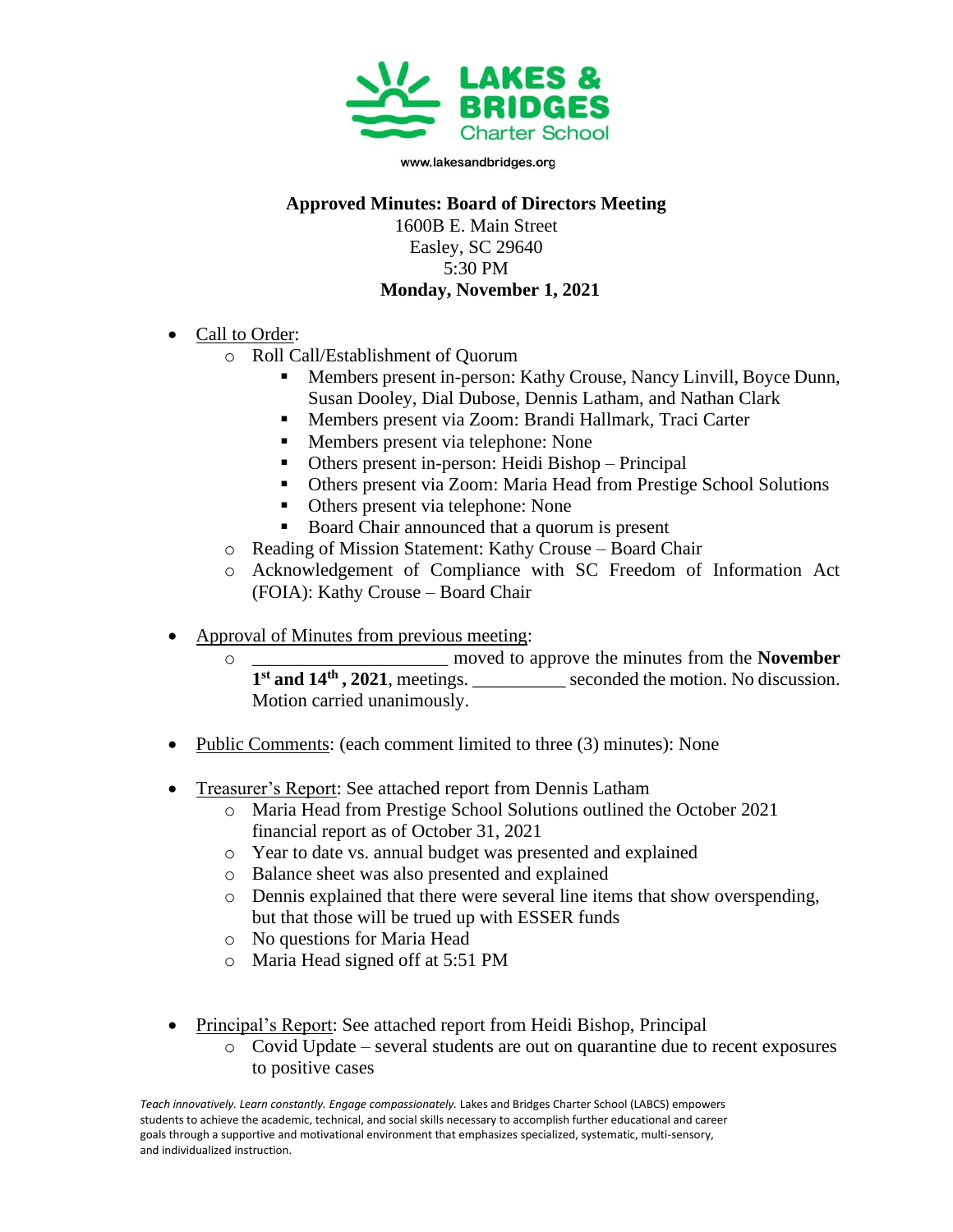

- o Enrollment Numbers 196 students as of now
	- We've lost some students; acceptance letters have been sent out to wait-listed students
- o Community Outreach Activities:
	- Heidi Bishop is looking into several of these
- o Approval needed for Parent Teacher Handbook Addendum
	- Nancy Linvill moved to approve the addendum as presented, but with changes/additions discussed. Dennis Latham seconded the motion. No discussion. Motion carried unanimously.
- o Decision to not pursue grant for School Resource Officer (SRO)
	- Heidi Bishop explained that the instructional leadership team determined that it did not want/need an SRO in the building at all times during school hours
- $\circ$  One of our 6<sup>th</sup> and 7<sup>th</sup> grade ELA teachers resigned; Heidi Bishop moved another teacher into that role as a permanent substitute teacher
- $\circ$  The 1<sup>st</sup> quarter ended October 21
	- A few changes were made in PIE groups to accommodate students' learning
- Chairperson's Report: See attached report from Kathy Crouse
	- o Status on removal of kindergarten from the LABCS Charter and reducing the enrollment number in our charter
		- There were some follow-up questions by the Alliance
	- o Approval needed for 2021 Strategic Plan
		- Open Discussion
		- Nancy Linvill moved to approve the 2021 Strategic Plan. Boyce Dunn seconded the motion. No discussion. Motion carried unanimously.
	- o 2021-22 Proposed Board Goals
		- Review overall administrative structure of the school including an audit of current job descriptions and applicable succession plans
		- Develop methodology for review of testing data as stated in the LABCS Charter (p. 64-67)
		- Evaluate the feasibility of purchasing the building and property
	- o Please follow LAB on social media and share news OFTEN
		- Giving Tuesday  $(11/30/21)$
	- o Upcoming Conferences
		- Public Charter School Alliance of SC: SC Charter Schools Conference (Charleston SC, Nov 29-Dec 1); Heidi and Kathy will attend this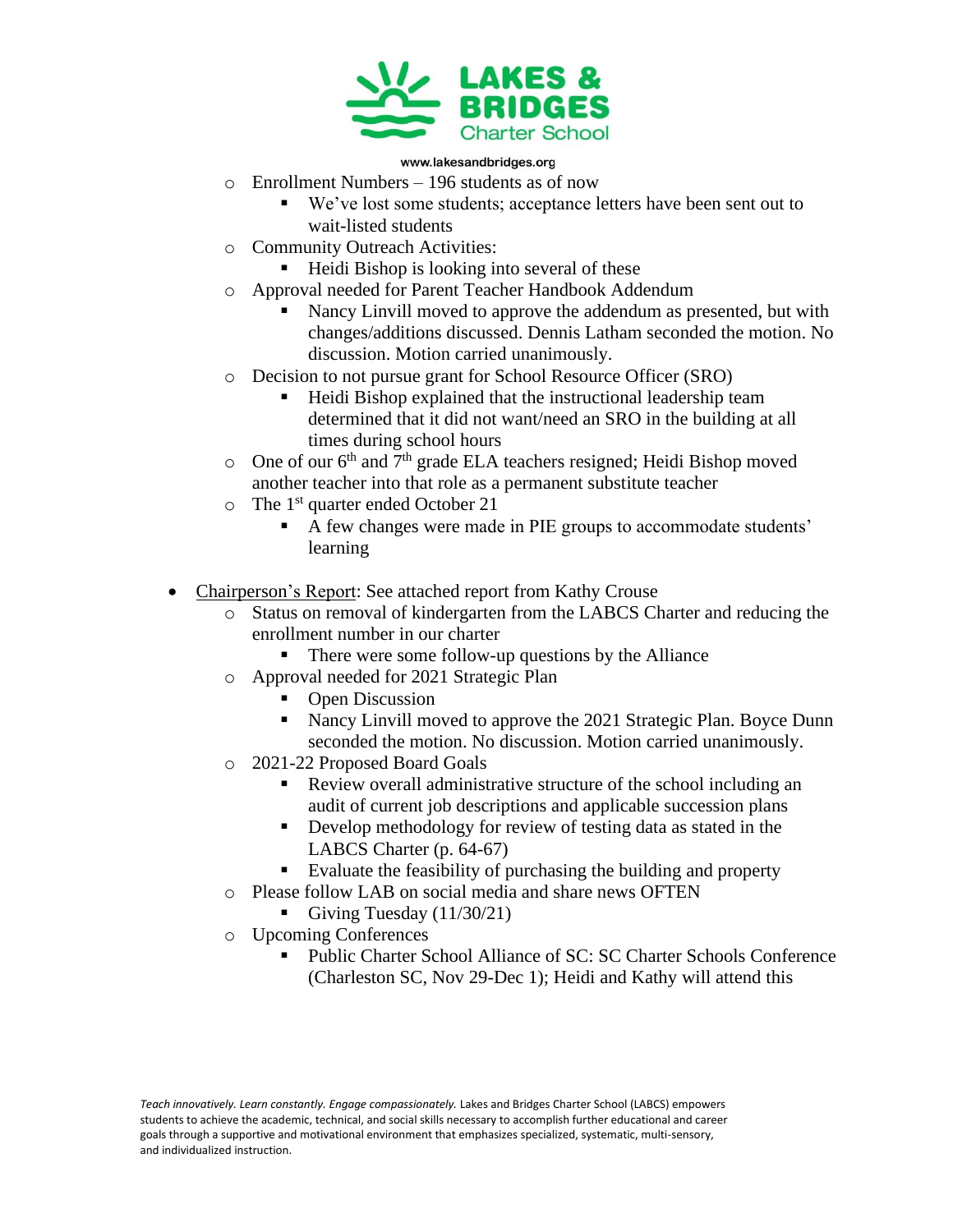

- Committee Reports:
	- o *Building and Grounds*:
		- Addition of guard rail
			- Dial Dubose spoke with SCDOT, and they will not allow a guard rail to be installed at the location we want
			- Fence installation has been completed
			- Quotes on repairing asphalt cracks (should we pursue this?): this will be tabled for now
			- **•** Discussion with Carl Crane on potential purchase of building
				- Dennis is meeting with Carl Crane at 2:15 PM on November 3, 2021, to discuss this
	- o *Strategic Planning Update:* See attached notes in board packet
	- o *Personnel Committee*: Susie Dooley, Nancy Linvill, Brandi Hallmark
		- Establishing Principal goals
		- No report at this meeting
	- o *Fundraising Committee*: Debbie Vaughn, Development Director
		- See attached report from Debbie Vaughn
		- Golf tournament report
		- Giving Tuesday is November 30, 2021
		- Potential Donor Appreciation Day (February 2022)
		- Founder's Day is April 6, 2022
		- GALA will be Friday, May 6, 2022, at the Bleckley Inn in Anderson
	- o *Education Committee*: Nancy Linvill, Carolyn Stroup and Susie Dooley
		- $\blacksquare$  No report this meeting
		- International Dyslexia Association Conference
	- o *Nomination Committee*
		- Class of 2022
			- Traci Carter
			- Nathan Clark
			- Susie Dooley
			- Dial Dubose
			- Brandi Hallmark
		- Class of 2023
			- Kathy Crouse
			- Dennis Latham
			- Boyce Dunn
			- Nancy Linvill
	- o *Sunshine Committee*:
		- Looking for ideas
		- What can we do as a board to help bring a smile to our staff?